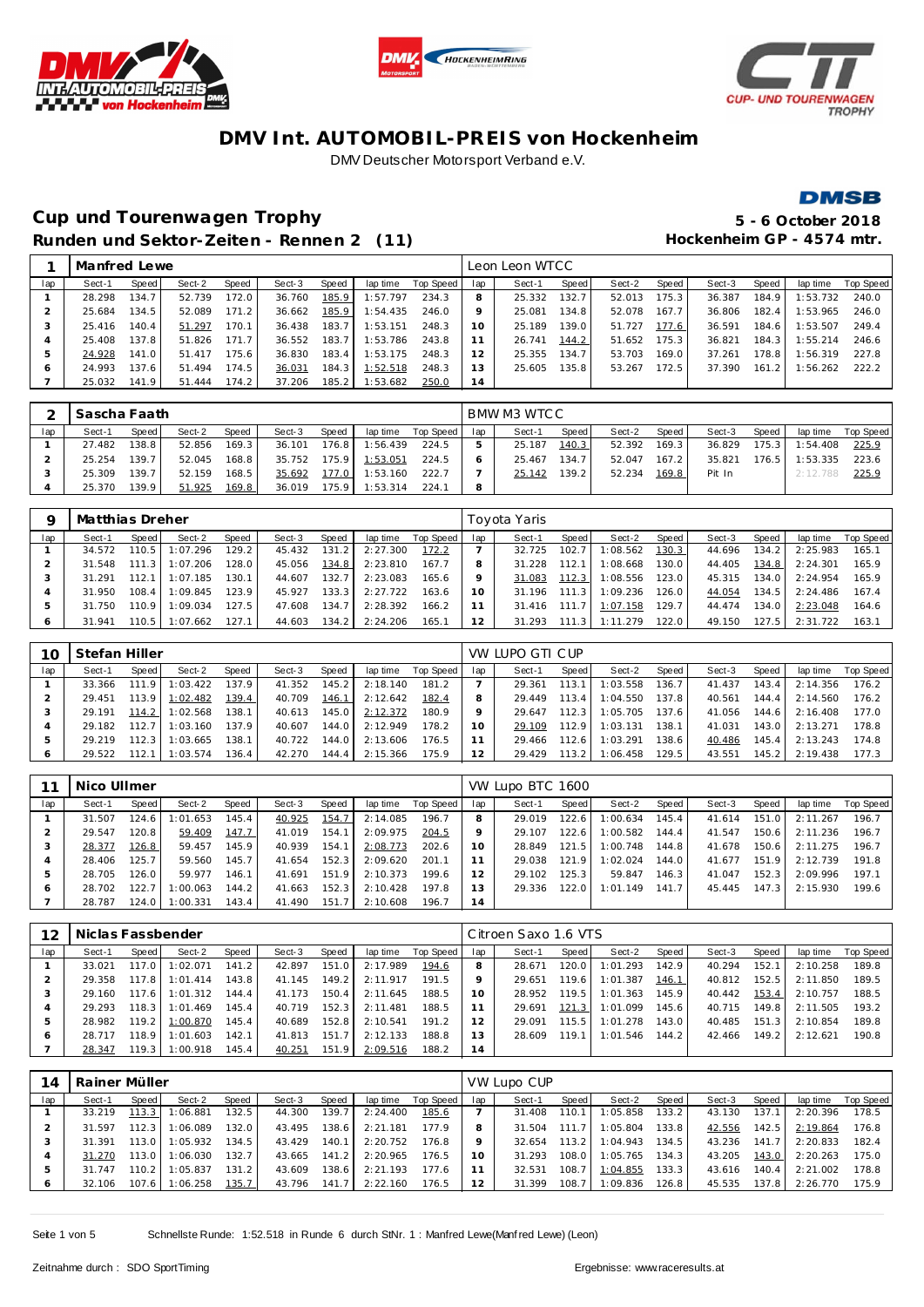





**DMSB** 

## **Cup und Tourenwagen Trophy 5 - 6 October 2018** Runden und Sektor-Zeiten - Rennen 2 (11) **Hockenheim GP** - 4574 mtr.

|     |        |                        | Wolfgang Hönscheid |       |        |       |          |           |                 | Ford Fiesta |       |          |       |        |         |          |           |
|-----|--------|------------------------|--------------------|-------|--------|-------|----------|-----------|-----------------|-------------|-------|----------|-------|--------|---------|----------|-----------|
| lap | Sect-1 | Speed                  | Sect-2             | Speed | Sect-3 | Speed | lap time | Top Speed | lap             | Sect-1      | Speed | Sect-2   | Speed | Sect-3 | Speed ' | lap time | Top Speed |
|     | 31.863 | 116.8                  | 1:01.398           | 144.0 | 40.548 | 149.6 | 2:13.809 | 190.8     |                 | 29.123      | 117.4 | 1:00.950 | 141.7 | 40.557 | 146.7   | 2:10.630 | 187.5     |
|     | 29.115 | 118.0                  | 1:00.727           | 142.9 | 40.354 | 149.2 | 2:10.196 | 190.8     |                 | 29.258      | 117.1 | 1:00.892 | 141.5 | 40.616 | 147.5   | 2:10.766 | 188.8     |
|     | 28.909 | 118.3                  | 1:01.358           | 142.1 | 40.568 | 147.5 | 2:10.835 | 189.8     | 10 <sup>1</sup> | 29.063      | 116.5 | 1:01.376 | 139.9 | 41.026 | 147.9   | 2:11.465 | 186.9     |
| 4   | 28.843 | $116.6$ $\blacksquare$ | 1:01.225           | 141.5 | 40.723 | 146.1 | 2:10.791 | 187.5     |                 | 29.271      | 117.5 | 1:01.614 | 142.7 | 40.545 | 147.5   | 2:11.430 | 186.5     |
| ь   | 29.288 | 116.4                  | 1:01.315           | 141.2 | 40.400 | 147.5 | 2:11.003 | 186.5     |                 | 29.164      | 117.6 | 1:01.042 | 141.7 | 40.895 | 146.5   | 2:11.101 | 187.8     |
| O   | 29.286 | 116.0                  | 1:02.065           | 137.9 | 41.261 | 147.5 | 2:12.612 | 185.6     | 3               | 29.515      | 117.3 | 1:03.333 | 138.6 | 43.093 | 146.1   | 2:15.941 | 187.8     |
|     | 29.395 | 117.1                  | 1:01.361           | 142.9 | 41.184 | 147.5 | 2:11.940 | 187.5     | 14              |             |       |          |       |        |         |          |           |

| 19  | Daniel Haager |        |        |       |        |       |          |           |                | Honda CivicType R |                    |        |        |        |       |          |           |
|-----|---------------|--------|--------|-------|--------|-------|----------|-----------|----------------|-------------------|--------------------|--------|--------|--------|-------|----------|-----------|
| lap | Sect-1        | Speed  | Sect-2 | Speed | Sect-3 | Speed | lap time | Top Speed | lap            | Sect-1            | Speed              | Sect-2 | Speed  | Sect-3 | Speed | lap time | Top Speed |
|     | 30.717        | 128.7  | 57.373 | 155.6 | 40.101 | 163.1 | 2:08.191 | 210.1     | 8              | 26.527            | 132.5              | 55.965 | 156.7  | 38.953 | 160.7 | 2:01.445 | 204.5     |
|     | 27.045        | 130.6  | 56.654 | 155.4 | 38.590 | 164.6 | 2:02.289 | 207.3     |                | 26.685            | 131.9              | 55.780 | 155.81 | 37.869 | 163.6 | 2:00.334 | 204.9     |
| 3   | 26.834        | 131.2  | 55.851 | 156.3 | 38.341 | 163.6 | 2:01.026 | 205.3     | 10             | 26.778            | 132.4 <sub>1</sub> | 56.301 | 156.3  | 38.649 | 163.6 | 2:01.728 | 204.2     |
|     | 26.635        | 131.7  | 56.014 | 157.7 | 38.196 | 163.4 | 2:00.845 | 205.7     | 11             | 26.749            | 133.3              | 56.179 | 156.5  | 38.132 | 163.4 | 2:01.060 | 203.4     |
| 5   | 26.595        | 131.41 | 55.663 | 157.4 | 37.824 | 164.1 | 2:00.082 | 203.8     | 12             | 26.628            | 131.5 <sub>1</sub> | 55.862 | 157.2  | 38.384 | 161.0 | 2:00.874 | 203.4     |
| O   | 26.267        | 131.5  | 55.947 | 157.4 | 38.063 | 164.4 | 2:00.277 | 203.4     | 13             | 26.617            | 132.0              | 56.513 | 156.3  | 39.114 | 161.0 | 2:02.244 | 204.9     |
|     | 26.333        | 132.0  | 56.043 | 156.7 | 38.341 | 163.9 | 2:00.717 | 204.5     | $\overline{4}$ | 27.081            | 131.2              | 58.764 | 149.8  | 42.777 | 147.7 | 2:08.622 | 204.2     |

| 25  | Olaf Schley |       |        |       |        |       |          |           |     | BMW M3 |        |        |       |        |       |          |           |
|-----|-------------|-------|--------|-------|--------|-------|----------|-----------|-----|--------|--------|--------|-------|--------|-------|----------|-----------|
| lap | Sect-1      | Speed | Sect-2 | Speed | Sect-3 | Speed | lap time | Top Speed | lap | Sect-1 | Speed  | Sect-2 | Speed | Sect-3 | Speed | lap time | Top Speed |
|     | 30.292      | 121.9 | 58.535 | 153.6 | 40.033 | 160.7 | 2:08.860 | 214.7     |     | 28.716 | 129.2  | 57.706 | 153.6 | 39.975 | 160.5 | 2:06.397 | 211.4     |
|     | 28.045      | 127.5 | 57.600 | 153.8 | 39.421 | 162.2 | 2:05.066 | 214.7     |     | 27.825 | 124.7. | 57.428 | 151.3 | 39.126 | 162.4 | 2:04.379 | 213.0     |
|     | 28.180      | 125.0 | 58.360 | 153.6 | 39.148 | 161.0 | 2:05.688 | 208.9     | 10  | 27.990 | 126.5  | 57.692 | 153.0 | 39.753 | 161.2 | 2:05.435 | 211.4     |
| 4   | 27.853      | 128.9 | 57.430 | 153.2 | 39.406 | 162.2 | 2:04.689 | 212.6     |     | 28.016 | 128.6  | 57.685 | 150.4 | 41.052 | 160.7 | 2:06.753 | 211.8     |
| ь   | 28.083      | 124.9 | 57.632 | 154.7 | 39.367 | 160.5 | 2:05.082 | 210.9     |     | 28.111 | 126.5  | 58.037 | 152.3 | 40.955 | 159.3 | 2:07.103 | 211.4     |
| 6   | 28.013      | 25.6  | 57.387 | 152.3 | 39.602 | 161.0 | 2:05.002 | 209.7     | 13  | 27.784 | 128.7  | 58.579 | 148.6 | 42.683 | 154.3 | 2:09.046 | 210.1     |
|     | 28.095      | 22.9  | 59.541 | 150.8 | 40.261 | 160.5 | 2:07.897 | 209.3     | 14  |        |        |        |       |        |       |          |           |

| 26      | Jochen Thissen |       |        |       |        |                    |          |           |     | Opel Astra |       |        |       |        |       |          |           |
|---------|----------------|-------|--------|-------|--------|--------------------|----------|-----------|-----|------------|-------|--------|-------|--------|-------|----------|-----------|
| lap     | Sect-1         | Speed | Sect-2 | Speed | Sect-3 | Speed              | lap time | Top Speed | lap | Sect-1     | Speed | Sect-2 | Speed | Sect-3 | Speed | lap time | Top Speed |
|         | 29.230         | 135.3 | 54.201 | 162.2 | 36.805 | 172.8              | 2:00.236 | 231.8     |     | 25.619     | 134.8 | 53.953 | 165.1 | 37.520 | 169.3 | 1:57.092 | 227.4     |
|         | 25.462         | 136.7 | 53.286 | 161.4 | 36.420 | 174.5              | 1:55.168 | 231.3     |     | 25.974     | 133.5 | 54.756 | 163.6 | 37.126 | 167.4 | 1:57.856 | 224.5     |
|         | 25.256         | 135.3 | 53.199 | 166.4 | 36.462 | 168.5              | 1:54.917 | 230.3     | 10  | 26.204     | 132.5 | 54.481 | 164.9 | 36.851 | 171.4 | 1:57.536 | 223.6     |
|         | 26.361         | 125.7 | 53.568 | 167.2 | 36.354 | 169.3 <sub>1</sub> | 1:56.283 | 219.1     | -1  | 26.130     | 135.0 | 55.338 | 168.0 | 37.990 | 171.4 | 1:59.458 | 221.8     |
| 5       | 25.519         | 136.7 | 53.821 | 164.9 | 37.234 | 166.91             | 1:56.574 | 230.3     | 12  | 25.988     | 134.2 | 54.869 | 166.7 | 36.951 | 171.2 | 1:57.808 | 199.6     |
| $\circ$ | 26.055         | 129.8 | 54.811 | 165.6 | 37.237 | 166.7              | 1:58.103 | 216.0     | 13  | 26.175     | 134.5 | 54.714 | 165.9 | 37.429 | 170.6 | 1:58.318 | 216.4     |
|         | 25.741         | 131.7 | 54.085 | 161.7 | 36.724 | 172.2              | 1:56.550 | 222.2     | 14  | 26.973     | 128.3 | 58.935 | 157.9 | 43.226 | 131.1 | 2:09.134 | 186.2     |

| 34  | Sven Schneider |       |          |              |        |       |          |           |     | Renault Cup-Clio RS III |       |          |         |        |       |          |           |
|-----|----------------|-------|----------|--------------|--------|-------|----------|-----------|-----|-------------------------|-------|----------|---------|--------|-------|----------|-----------|
| lap | Sect-1         | Speed | Sect-2   | <b>Speed</b> | Sect-3 | Speed | lap time | Top Speed | lap | Sect-1                  | Speed | Sect-2   | Speed   | Sect-3 | Speed | lap time | Top Speed |
|     | 31.555         | 122.3 | : 00.621 | 146.5        | 40.512 | 152.5 | 2:12.688 | 199.3     |     | 28.324                  | 121.6 | 59.580   | 147.9   | 39.864 | 152.5 | 2:07.768 | 191.2     |
|     | 29.353         | 122.0 | :00.083  | 143.8        | 40.306 | 153.2 | 2:09.742 | 196.7     |     | 28.406                  | 120.0 | 59.806   | 149.0   | 40.124 | 153.4 | 2:08.336 | 192.9     |
|     | 28.233         | 121.3 | 59.665   | 145.4        | 40.081 | 154.3 | 2:07.979 | 193.9     | 10  | 28.552                  | 120.9 | 59.661   | 148.4   | 40.641 | 153.8 | 2:08.854 | 190.1     |
|     | 28.267         | 119.3 | 59.783   | 147.3        | 40.161 | 152.5 | 2:08.211 | 191.8     |     | 28.345                  | 121.1 | 59.804   | 149.2   | 39.923 | 154.7 | 2:08.072 | 191.5     |
| b.  | 28.347         | 118.9 | 59.692   | 148.4        | 39.801 | 153.4 | 2:07.840 | 191.5     |     | 28.549                  | 120.5 | 59.301   | 149.0   | 39.675 | 151.7 | 2:07.525 | 190.1     |
| O   | 28.408         | 121.5 | 59.494   | 146.3        | 39.772 | 153.4 | 2:07.674 | 191.2     |     | 28.070                  | 121.8 | 1:02.161 | 140.8 I | 42.855 | 149.4 | 2:13.086 | 190.5     |
|     | 28.325         | 121.9 | 59.804   | 144.8        | 40.183 | 153.4 | 2:08.312 | 191.2     | 14  |                         |       |          |         |        |       |          |           |

| 35  | Alexander Brauer |       |        |       |        |       |          |           |     | Renault Clio |       |        |       |        |       |          |           |
|-----|------------------|-------|--------|-------|--------|-------|----------|-----------|-----|--------------|-------|--------|-------|--------|-------|----------|-----------|
| lap | Sect-1           | Speed | Sect-2 | Speed | Sect-3 | Speed | lap time | Top Speed | lap | Sect-1       | Speed | Sect-2 | Speed | Sect-3 | Speed | lap time | Top Speed |
|     | 31.564           | 121.3 | 59.786 | 154.1 | 40.817 | 162.4 | 2:12.167 | 203.8     | 8   | 27.751       | 130.8 | 57.237 | 154.9 | 39.454 | 162.4 | 2:04.442 | 206.5     |
|     | 28.513           | 30.6  | 56.566 | 154.7 | 39.846 | 162.7 | 2:04.925 | 209.7     |     | 27.932       | 129.8 | 57.470 | 154.7 | 39.264 | 164.1 | 2:04.666 | 209.3     |
| 3   | 27.971           | 132.2 | 57.153 | 155.4 | 39.965 | 162.9 | 2:05.089 | 209.7     | 10  | 27.531       | 130.8 | 57.294 | 156.5 | 39.631 | 163.4 | 2:04.456 | 206.9     |
| 4   | 28.084           | 130.8 | 57.227 | 156.1 | 39.667 | 163.1 | 2:04.978 | 209.7     |     | 27.848       | 131.1 | 57.631 | 154.7 | 39.602 | 164.9 | 2:05.081 | 208.9     |
| ь   | 27.556           | 132.2 | 56.755 | 156.3 | 39.357 | 163.6 | 2:03.668 | 209.3     |     | 27.959       | 128.6 | 56.940 | 154.3 | 39.264 | 163.4 | 2:04.163 | 209.3     |
| 6   | 27.450           | 131.2 | 56.952 | 156.7 | 39.365 | 163.1 | 2:03.767 | 208.9     | 13  | 28.055       | 130.4 | 58.825 | 150.8 | 43.524 | 156.3 | 2:10.404 | 206.5     |
|     | 28.130           | 29.0  | 57.973 | 155.6 | 39.164 | 163.4 | 2:05.267 | 208.5     | 14  |              |       |        |       |        |       |          |           |

|     | 36   Niklas Lewe |       |                             |       |        |       |                               |       |     | Renault Clio RS |       |              |       |              |                                |                    |
|-----|------------------|-------|-----------------------------|-------|--------|-------|-------------------------------|-------|-----|-----------------|-------|--------------|-------|--------------|--------------------------------|--------------------|
| lap | Sect-1           | Speed | Sect-2                      | Speed | Sect-3 | Speed | lap time Top Speed lap        |       |     | Sect-1          | Speed | Sect-2       | Speed | Sect-3 Speed |                                | lap time Top Speed |
|     |                  |       | 31.412 123.3 1:00.155 151.9 |       |        |       | 40.863 157.9 2:12.430         | 203.8 | . 8 | 27.706 126.3    |       | 58.605 152.5 |       |              | 38.821  158.4  2:05.132  206.1 |                    |
|     | 29.732           | 122.9 | 58.814                      | 150.8 |        |       | 39.428 159.5 2:07.974 202.6 9 |       |     | 27.421          | 127.7 | 59.223 150.8 |       |              | 39.005  158.6  2:05.649  203.8 |                    |

Seite 2 von 5 Schnellste Runde: 1:52.518 in Runde 6 durch StNr. 1 : Manfred Lewe(Manfred Lewe) (Leon)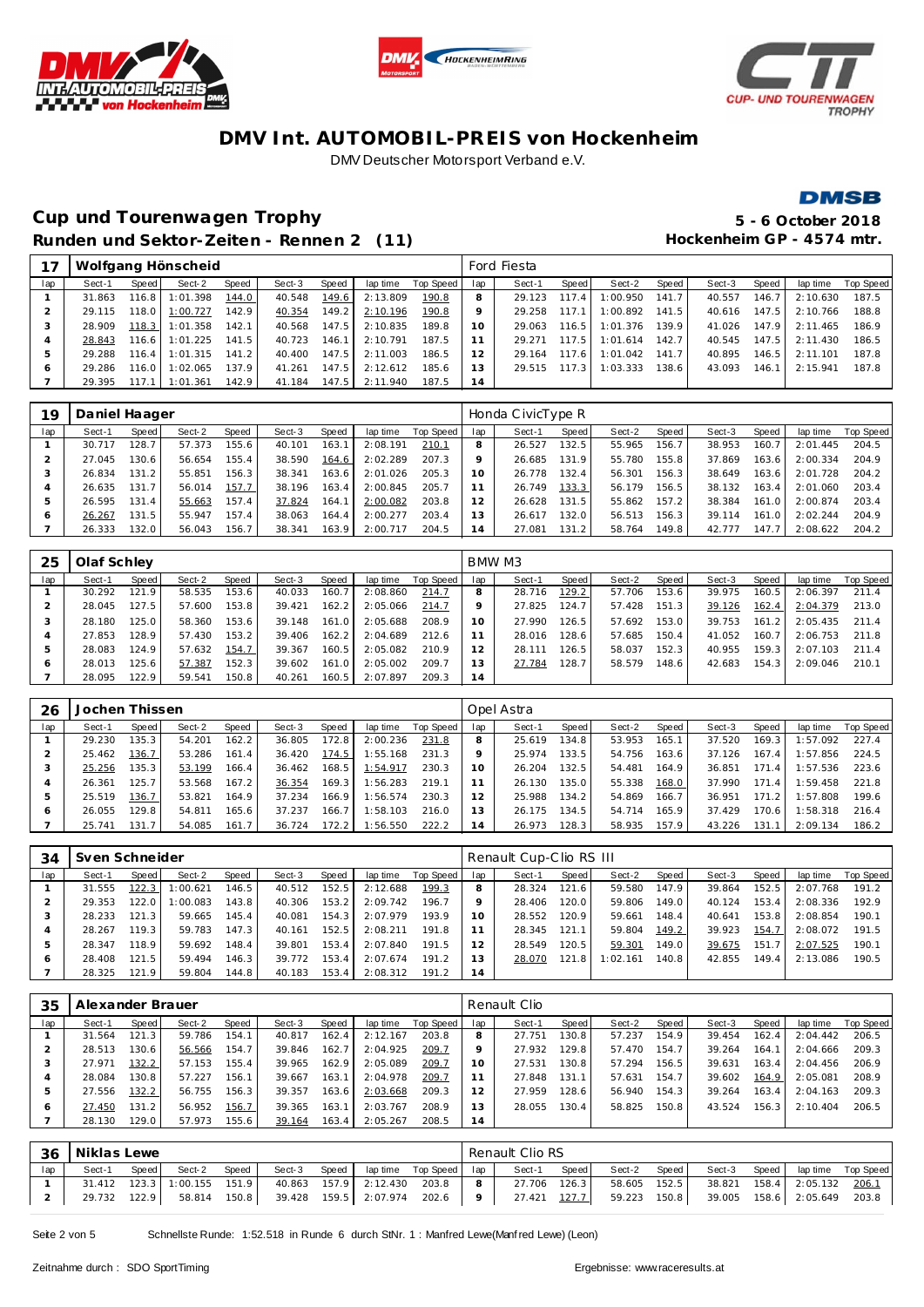





## **Cup und Tourenwagen Trophy 5 - 6 October 2018**

## **DMSB**

## Runden und Sektor-Zeiten - Rennen 2 (11) **Hockenheim GP** - 4574 mtr.

|              |       |              |  |                                                                       |  |  |              |  | 27.975 127.7 58.069 152.8 39.240 159.1 2:05.284 203.8 10 27.532 126.5 57.795 153.2 39.939 158.4 2:05.266 200.7 |  |
|--------------|-------|--------------|--|-----------------------------------------------------------------------|--|--|--------------|--|----------------------------------------------------------------------------------------------------------------|--|
| 27.838 127.1 |       |              |  | 57.973 153.4 39.660 157.7 2:05.471 202.2 11 27.529 126.3              |  |  | 57.936 153.6 |  | 38.621 159.3 2:04.086 199.6                                                                                    |  |
| 29.363 125.6 |       | 58.953 153.0 |  | 38.674 161.0 2:06.990 203.8 12 27.519 125.6 58.247 153.6              |  |  |              |  | 38.621 159.3 2:04.387 202.6                                                                                    |  |
| 27.580       | 125.6 |              |  | 59.667 154.7 39.150 160.2 2:06.397 201.1 13 27.520 125.1 59.350 151.0 |  |  |              |  | 40.453 157.0 2:07.323 201.5                                                                                    |  |
| 27.205       | 125.9 |              |  | 58.356 152.3 39.270 160.2 2:04.831 203.4 14                           |  |  |              |  |                                                                                                                |  |

| 38  |        |         | Karl-Friedrich Joho |       |        |       |          |           |     | Renault Clio III Cup |       |          |       |        |       |          |           |
|-----|--------|---------|---------------------|-------|--------|-------|----------|-----------|-----|----------------------|-------|----------|-------|--------|-------|----------|-----------|
| lap | Sect-1 | Speed   | Sect-2              | Speed | Sect-3 | Speed | lap time | Top Speed | lap | Sect-1               | Speed | Sect-2   | Speed | Sect-3 | Speed | lap time | Top Speed |
|     | 32.095 | 117.O I | 1:01.326            | 146.7 | 40.337 | 150.6 | 2:13.758 | 194.9     | 8   | 28.514               | 118.9 | 59.905   | 147.9 | 39.670 | 153.0 | 2:08.089 | 190.8     |
|     | 29.102 | 118.0   | : 00.339            | 148.6 | 40.557 | 151.9 | 2:09.998 | 195.7     |     | 28.797               | 120.9 | 59.983   | 147.1 | 39.643 | 152.5 | 2:08.423 | 192.2     |
|     | 28.843 | 119.7   | 59.824              | 147.9 | 40.127 | 151.9 | 2:08.794 | 193.2     | 10  | 28.167               | 120.8 | 1:00.335 | 146.9 | 39.548 | 152.1 | 2:08.050 | 190.1     |
|     | 28.572 | 120.9   | 59.666              | 148.8 | 39.970 | 152.3 | 2:08.208 | 192.9     |     | 28.237               | 120.8 | 59.482   | 149.2 | 39.412 | 153.2 | 2:07.131 | 192.2     |
|     | 28.374 | 119.5   | 59.564              | 147.9 | 39.626 | 152.5 | 2:07.564 | 191.2     | 12  | 28.912               | 120.3 | 59.254   | 149.0 | 39.332 | 153.2 | 2:07.498 | 191.8     |
| 6   | 28.321 | 121.2   | 59.965              | 147.3 | 39.842 | 152.1 | 2:08.128 | 191.2     | 13  | 28.161               | 120.7 | 1:02.610 | 141.0 | 43.017 | 149.0 | 2:13.788 | 190.8     |
|     | 28,200 | 120.7   | 59.811              | 148.1 | 39.703 | 152.8 | 2:07.714 | 190.1     | 14  |                      |       |          |       |        |       |          |           |

| 39  | heo Milz |       |        |       |        |       |          |           |                | Renault Clio RS 3 Cup |       |        |         |        |       |          |                  |
|-----|----------|-------|--------|-------|--------|-------|----------|-----------|----------------|-----------------------|-------|--------|---------|--------|-------|----------|------------------|
| lap | Sect-1   | Speed | Sect-2 | Speed | Sect-3 | Speed | lap time | Top Speed | lap            | Sect-1                | Speed | Sect-2 | Speed   | Sect-3 | Speed | lap time | <b>Top Speed</b> |
|     | 31.590   | 118.2 | 59.904 | 150.4 | 41.208 | 158.4 | 2:12.702 | 204.9     |                | 27.719                | 122.7 | 58.315 | 151.7   | 39.407 | 160.5 | 2:05.441 | 201.9            |
|     | 30.134   | 118.7 | 58.827 | 153.8 | 39.557 | 160.0 | 2:08.518 | 203.4     |                | 27.729                | 125.4 | 57.701 | 153.8 I | 39.433 | 162.7 | 2:04.863 | 201.5            |
| -3  | 27.738   | 123.7 | 57.919 | 153.2 | 39.603 | 160.0 | 2:05.260 | 201.5     | 10             | 29.380                | 117.5 | 57.827 | 154.1   | 39.505 | 161.4 | 2:06.712 | 203.4            |
|     | 27.642   | 125.1 | 57.671 | 154.7 | 39.132 | 158.6 | 2:04.445 | 206.1     |                | 27.990                | 121.1 | 58.615 | 155.6   | 39.412 | 160.2 | 2:06.017 | 203.0            |
| ь   | 27.749   | 125.1 | 57.621 | 154.5 | 39.275 | 160.5 | 2:04.645 | 201.9     |                | 27.563                | 122.2 | 59.595 | 155.6   | 38.709 | 161.4 | 2:05.867 | 206.7            |
| O   | 27.681   | 121.5 | 57.902 | 152.8 | 39.611 | 158.6 | 2:05.194 | 201.5     | 3              | 28.186                | 112.0 | 58.438 | 154.5   | 40.387 | 158.4 | 2:07.011 | 204.2            |
|     | 28.056   | 124.3 | 57.898 | 153.0 | 39.882 | 159.3 | 2:05.836 | 201.1     | $\overline{4}$ |                       |       |        |         |        |       |          |                  |

| 41  | Berthold Bermel |       |          |       |        |       |          |           |     | Renault Clio |       |        |         |        |       |          |                  |
|-----|-----------------|-------|----------|-------|--------|-------|----------|-----------|-----|--------------|-------|--------|---------|--------|-------|----------|------------------|
| lap | Sect-1          | Speed | Sect-2   | Speed | Sect-3 | Speed | lap time | Top Speed | lap | Sect-1       | Speed | Sect-2 | Speed I | Sect-3 | Speed | lap time | <b>Top Speed</b> |
|     | 30.847          | 120.1 | : 00.540 | 149.6 | 40.626 | 152.8 | 2:12.013 | 198.2     | 8   | 27.741       | 122.7 | 58.371 | 151.7   | 39.195 | 158.4 | 2:05.307 | 200.7            |
|     | 28.271          | 123.1 | 58.890   | 148.6 | 40.211 | 156.5 | 2:07.372 | 198.5     |     | 27.507       | 123.0 | 57.872 | 151.0   | 39.544 | 158.4 | 2:04.923 | 201.9            |
|     | 27.717          | 124.0 | 58.697   | 148.6 | 39.619 | 157.0 | 2:06.033 | 198.5     | 10  | 27.696       | 124.1 | 57.734 | 153.6   | 39.082 | 158.1 | 2:04.512 | 201.1            |
|     | 27.614          | 124.3 | 58.957   | 150.4 | 39.761 | 157.7 | 2:06.332 | 199.3     |     | 28.045       | 121.5 | 58.143 | 153.2   | 39.522 | 158.4 | 2:05.710 | 201.9            |
| .b  | 28.332          | 123.1 | 58.382   | 150.6 | 39.548 | 156.5 | 2:06.262 | 198.2     |     | 27.421       | 124.3 | 57.652 | 151.5   | 39.100 | 156.7 | 2:04.173 | 203.8            |
| O   | 27.778          | 124.7 | 58.337   | 150.2 | 39.223 | 157.0 | 2:05.338 | 198.9     | 13  | 27.610       | 123.1 | 59.398 | 146.7   | 40.655 | 156.3 | 2:07.663 | 203.4            |
|     | 27.742          | 123.1 | 58.783   | 150.0 | 39.321 | 156.3 | 2:05.846 | 199.3     | 14  |              |       |        |         |        |       |          |                  |

| 46  |        |                    | Dietmar Blaskowski |       |        |       |          |           |                | BMW Z4M Coupe |       |        |       |        |       |          |           |
|-----|--------|--------------------|--------------------|-------|--------|-------|----------|-----------|----------------|---------------|-------|--------|-------|--------|-------|----------|-----------|
| lap | Sect-1 | <b>Speed</b>       | Sect-2             | Speed | Sect-3 | Speed | lap time | Top Speed | lap            | Sect-1        | Speed | Sect-2 | Speed | Sect-3 | Speed | lap time | Top Speed |
|     | 30.002 | 126.2              | 57.524             | 159.1 | 38.699 | 169.3 | 2:06.225 | 225.5     |                | 26.147        | 132.4 | 55.408 | 162.7 | 37.492 | 172.5 | 1:59.047 | 228.8     |
|     | 26.774 | 127.2              | 56.410             | 161.7 | 39.666 | 168.0 | 2:02.850 | 225.5     |                | 26.176        | 133.7 | 55.216 | 162.7 | 37.479 | 170.9 | 1:58.871 | 227.8     |
| 3   | 27.048 | 131.7 <sub>1</sub> | 55.189             | 161.9 | 38.150 | 170.1 | 2:00.387 | 227.4     |                | 26.560        | 132.8 | 55.184 | 164.9 | 37.328 | 172.8 | 1:59.072 | 228.8     |
|     | 26.506 | 131.4              | 54.860             | 165.1 | 37.850 | 169.8 | 1:59.216 | 228.3     |                | 26.223        | 136.0 | 54.561 | 163.9 | 37.671 | 171.2 | 1:58.455 | 228.3     |
| ь   | 26.539 | 132.4              | 55.089             | 167.2 | 37.692 | 172.5 | 1:59.320 | 229.3     | 2              | 26.527        | 128.0 | 54.677 | 165.6 | 38.086 | 170.9 | 1:59.290 | 228.3     |
| O   | 26.349 | 131.5              | 55.292             | 162.4 | 38.524 | 172.0 | 2:00.165 | 226.4     |                | 26.211        | 132.8 | 54.736 | 163.9 | 37.884 | 172.8 | 1:58.831 | 220.4     |
|     | 26.462 | 124.9              | 55.156             | 165.4 | 38.009 | 172.0 | 1:59.627 | 224.5     | $\overline{4}$ | 26.275        | 132.8 | 55.137 | 164.6 | 38.657 | 168.8 | 2:00.069 | 227.4     |

| $4^-$   | Manfred Siek |       |          |       |        |       |          |           |     | BMW AG MINI JCW Challenge |       |          |       |        |       |          |           |
|---------|--------------|-------|----------|-------|--------|-------|----------|-----------|-----|---------------------------|-------|----------|-------|--------|-------|----------|-----------|
| lap     | Sect-1       | Speed | Sect-2   | Speed | Sect-3 | Speed | lap time | Top Speed | lap | Sect-1                    | Speed | Sect-2   | Speed | Sect-3 | Speed | lap time | Top Speed |
|         | 34.055       | 114.2 | 1:03.033 | 143.8 | 41.771 | 153.6 | 2:18.859 | 192.9     |     | 28.672                    | 120.5 | 59.855   | 145.7 | 40.627 | 152.5 | 2:09.154 | 200.7     |
|         | 29.633       | 116.1 | 1:01.485 | 143.8 | 41.337 | 153.0 | 2:12.455 | 195.3     |     | 29.304                    | 120.4 | 1:00.276 | 144.8 | 40.980 | 151.9 | 2:10.560 | 193.2     |
| 3       | 29.292       | 117.5 | 1:00.725 | 145.6 | 41.402 | 152.1 | 2:11.419 | 199.6     |     | 29.669                    | 119.3 | 1:00.290 | 146.1 | 40.744 | 151.7 | 2:10.703 | 201.5     |
|         | 29.275       | 118.3 | 59.939   | 145.2 | 41.157 | 152.1 | 2:10.371 | 198.9     |     | 29.246                    | 120.7 | 59.727   | 146.5 | 41.085 | 152.5 | 2:10.058 | 201.5     |
| 5       | 28.766       | 119.1 | 1:00.335 | 145.6 | 41.474 | 153.0 | 2:10.575 | 199.3     |     | 29.303                    | 120.4 | 59.725   | 146.1 | 41.412 | 149.4 | 2:10.440 | 200.4     |
| $\circ$ | 29.387       | 118.6 | 1:01.642 | 145.2 | 42.272 | 151.9 | 2:13.301 | 193.5     | 3   | 29.197                    | 119.5 | 1:01.976 | 139.4 | 42.959 | 149.2 | 2:14.132 | 200.0     |
|         | 29.274       | 120.3 | 1:00.546 | 144.6 | 40.933 | 152.3 | 2:10.753 | 200.7     | 14  |                           |       |          |       |        |       |          |           |

| 48  | Michael Heide |       |        |                    |        |       |          |           |     | BMW AG MINI JCW Challenge |        |          |       |        |       |          |           |
|-----|---------------|-------|--------|--------------------|--------|-------|----------|-----------|-----|---------------------------|--------|----------|-------|--------|-------|----------|-----------|
| lap | Sect-1        | Speed | Sect-2 | Speed              | Sect-3 | Speed | lap time | Top Speed | lap | Sect-1                    | Speed  | Sect-2   | Speed | Sect-3 | Speed | lap time | Top Speed |
|     | 30.981        | 125.3 | 57.907 | 157.9 <sub>1</sub> | 39.343 | 165.9 | 2:08.231 | 207.7     | 8   | 27.292                    | 131.4  | 57.021   | 155.6 | 38.492 | 164.4 | 2:02.805 | 204.2     |
|     | 27.829        | 131.2 | 56.930 | 157.0              | 38.585 | 165.4 | 2:03.344 | 209.7     |     | 26.928                    | 131.7  | 56.838   | 157.2 | 38.197 | 164.1 | 2:01.963 | 207.7     |
|     | 27.148        | 133.0 | 55.909 | 158.4              | 37.925 | 163.6 | 2:00.982 | 208.5     | 10  | 26.914                    | 129.3  | 56.880   | 157.0 | 38.577 | 164.9 | 2:02.371 | 205.7     |
|     | 26.591        | 131.4 | 56.406 | 157.9              | 37.976 | 165.6 | 2:00.973 | 208.5     |     | 26.835                    | 132.7  | 57.293   | 154.5 | 39.772 | 165.6 | 2:03.900 | 206.5     |
| 5   | 26.606        | 130.6 | 56.298 | 157.7              | 37.997 | 163.6 | 2:00.901 | 208.5     |     | 27.770                    | 119.3  | 1:03.159 | 138.5 | 40.906 | 141.5 | 2:11.835 | 165.6     |
| O   | 27.026        | 132.7 | 56.392 | 157.4              | 38.329 | 164.4 | 2:01.747 | 208.5     | 3   | 29.302                    | 111.91 | 1:03.137 | 110.3 | 44.456 | 159.3 | 2:16.895 | 178.2     |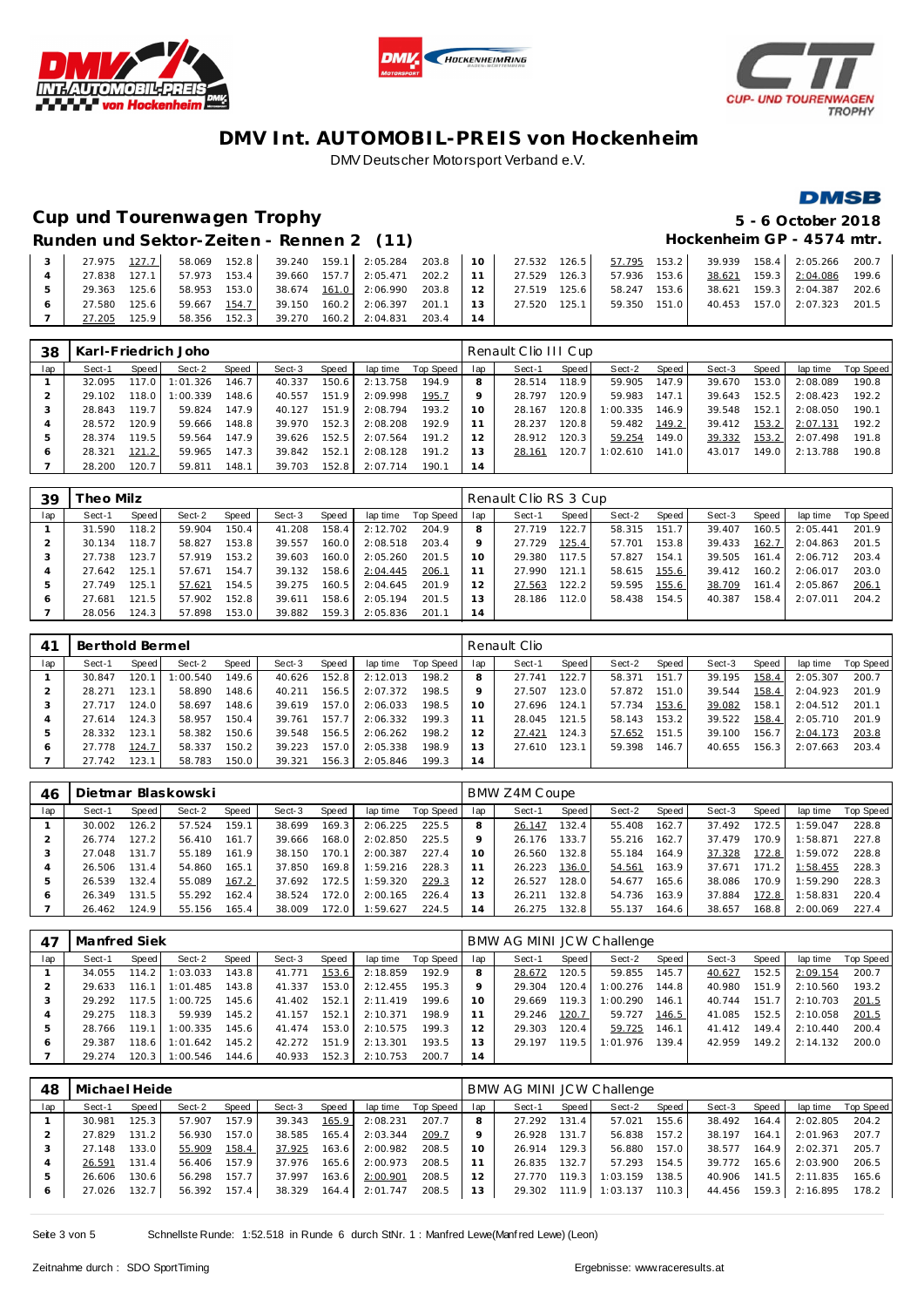





#### **DMSB**

**Cup und Tourenwagen Trophy 5 - 6 October 2018**  $\overline{\phantom{a}}$ 

 $\blacksquare$ 

**Runden und Sektor-Zeiten - Rennen 2 (11)** 27.804 133.8 56.595 157.0 38.243 164.1 2:02.642 206.1 **14**

| 49  | Uwe Welzenbach |       |          |              |        |       |          |           |     | BMW AG MINI JCW Challenge |       |          |       |        |       |          |           |
|-----|----------------|-------|----------|--------------|--------|-------|----------|-----------|-----|---------------------------|-------|----------|-------|--------|-------|----------|-----------|
| lap | Sect-1         | Speed | Sect-2   | <b>Speed</b> | Sect-3 | Speed | lap time | Top Speed | lap | Sect-1                    | Speed | Sect-2   | Speed | Sect-3 | Speed | lap time | Top Speed |
|     | 33.486         | 110.8 | 1:05.847 | 138.6        | 44.895 | 149.6 | 2:24.228 | 175.9     |     | 29.734                    | 117.9 | 1:02.901 | 142.5 | 43.530 | 151.5 | 2:16.165 | 190.5     |
|     | 30.482         | 112.5 | 1:04.508 | 138.1        | 44.152 | 149.0 | 2:19.142 | 180.0     | 8   | 29.619                    | 1170  | 1:02.092 | 141.5 | 43.113 | 152.5 | 2:14.824 | 192.5     |
|     | 30.607         | 115.3 | 1:03.569 | 139.5        | 43.715 | 150.2 | 2:17.891 | 184.0     | Q   | 29.571                    | 118.2 | 1:01.841 | 145.6 | 42.673 | 153.2 | 2:14.085 | 189.5     |
|     | 30.483         | 116.9 | 1:03.408 | 142.9        | 43.578 | 152.1 | 2:17.469 | 184.9     | 10  | 29.630                    | 116.6 | 1:02.486 | 144.6 | 41.985 | 152.5 | 2:14.101 | 188.2     |
| 5   | 30.391         | 113.2 | 1:04.077 | 142.1        | 44.248 | 151.3 | 2:18.716 | 188.2     |     | 30.594                    | 116.5 | 1:01.564 | 144.4 | 42.925 | 151.0 | 2:15.083 | 192.5     |
| 6   | 30.504         | 113.1 | 1:02.773 | 142.7        | 44.152 | 151.5 | 2:17.429 | 188.8     | 12  | 31.142                    | 114.3 | 1:02.946 | 139.9 | 43.231 | 152.3 | 2:17.319 | 191.2     |
|     |                |       |          |              |        |       |          |           |     |                           |       |          |       |        |       |          |           |

| 53  | Patrick Lendle |         |          |       |        |       |          |           |     | <b>VW Beetle</b> |       |          |       |        |       |          |           |
|-----|----------------|---------|----------|-------|--------|-------|----------|-----------|-----|------------------|-------|----------|-------|--------|-------|----------|-----------|
| lap | Sect-1         | Speed   | Sect-2   | Speed | Sect-3 | Speed | lap time | Top Speed | lap | Sect-1           | Speed | Sect-2   | Speed | Sect-3 | Speed | lap time | Top Speed |
|     | 31.592         | 122.6   | 1:00.556 | 148.8 | 40.863 | 158.6 | 2:13.011 | 202.2     |     | 27.942           | 124.1 | 57.298   | 150.4 | 38.743 | 156.7 | 2:03.983 | 206.7     |
|     | 29.683         | 118.7   | 59.569   | 149.2 | 39.885 | 157.9 | 2:09.137 | 199.3     |     | 27.337           | 125.9 | 57.548   | 151.5 | 38.817 | 157.4 | 2:03.702 | 201.5     |
|     | 27.948         | 123.4   | 58.108   | 150.4 | 39.239 | 159.1 | 2:05.295 | 201.9     | 10  | 29.096           | 124.0 | 58.126   | 150.6 | 39.179 | 159.5 | 2:06.401 | 205.3     |
|     | 27.628         | 125.6   | 58.174   | 150.2 | 39.360 | 157.7 | 2:05.162 | 201.9     |     | 27.633           | 121.2 | 58.315   | 150.2 | 38.912 | 156.3 | 2:04.860 | 198.9     |
|     | 28.253         | 123.6   | 58.694   | 151.3 | 38.991 | 157.7 | 2:05.938 | 201.1     |     | 27.211           | 125.4 | 57.840   | 150.4 | 39.359 | 159.3 | 2:04.410 | 199.6     |
|     | 28.254         | 124.0   | 58.737   | 150.2 | 38.841 | 158.1 | 2:05.832 | 204.2     | 3   | 27.923           | 117.5 | 1:00.791 | 140.4 | 41.434 | 153.6 | 2:10.148 | 196.4     |
|     | 27.438         | 124.4 I | 58.782   | 149.0 | 38.892 | 158.8 | 2:05.112 | 204.2     | 14  |                  |       |          |       |        |       |          |           |

| 56  | Jesco Kaczmarek |       |          |       |        |       |          |           |              | Audi TTS |       |        |       |        |       |          |           |
|-----|-----------------|-------|----------|-------|--------|-------|----------|-----------|--------------|----------|-------|--------|-------|--------|-------|----------|-----------|
| lap | Sect-1          | Speed | Sect-2   | Speed | Sect-3 | Speed | lap time | Top Speed | lap          | Sect-1   | Speed | Sect-2 | Speed | Sect-3 | Speed | lap time | Top Speed |
|     | 29.879          | 131.5 | 56.839   | 157.7 | 37.612 | 161.4 | 2:04.330 | 208.5     |              | 27.792   | 126.6 | 58.060 | 152.3 | 38.304 | 158.6 | 2:04.156 | 193.9     |
|     | 27.032          | 126.8 | 1:01.787 | 154.3 | 38.352 | 158.8 | 2:07.171 | 152.5     |              | 27.054   | 126.9 | 57.576 | 151.7 | Pit In |       | 2:12.410 | 195.3     |
|     | 28.346          | 108.3 | 59.455   | 155.6 | 38.416 | 158.1 | 2:06.217 | 180.6     | <sub>6</sub> |          |       |        |       |        |       |          |           |

| 57  | Marcus Gesell |        |        |              |        |       |          |           |     | Seat Leon Supercopa MK2 GMS |       |        |       |        |       |          |           |
|-----|---------------|--------|--------|--------------|--------|-------|----------|-----------|-----|-----------------------------|-------|--------|-------|--------|-------|----------|-----------|
| lap | Sect-1        | Speed  | Sect-2 | <b>Speed</b> | Sect-3 | Speed | lap time | Top Speed | lap | Sect-1                      | Speed | Sect-2 | Speed | Sect-3 | Speed | lap time | Top Speed |
|     | 29.805        | 124.6  | 56.063 | 158.8        | 37.650 | 170.  | 2:03.518 | 219.7     |     | 25.921                      | 133.2 | 56.371 | 162.4 | 39.051 | 166.9 | 2:01.343 | 215.1     |
|     | 26.150        | 134.5  | 54.499 | 162.9        | 36.823 | 170.9 | 1:57.472 | 220.0     |     | 27.335                      | 132.7 | 55.816 | 160.5 | 37.894 | 170.7 | 2:01.045 | 216.4     |
|     | 26.130        | 135.7  | 55.118 | 162.9        | 36.855 | 170.1 | 1:58.103 | 216.9     |     | 26.517                      | 134.5 | 54.846 | 161.0 | 38.130 | 166.9 | :59.493  | 217.3     |
|     | 26.069        | 135.3  | 55.017 | 161.0        | 36.957 | 169.3 | 1:58.043 | 216.4     |     | 27.309                      | 132.4 | 56.576 | 157.7 | 38.231 | 165.6 | 2:02.116 | 214.3     |
|     | 25.985        | 134.31 | 54.089 | 161.9        | 36.812 | 169.5 | 1:56.886 | 216.9     |     | 27.068                      | 131.9 | 55.292 | 159.5 | 37.437 | 166.4 | :59.797  | 214.3     |
| c   | 26.160        | 125.3  | 55.011 | 160.7        | 37.769 | 168.8 | 1:58.940 | 214.7     |     | 26.451                      | 132.0 | 55.311 | 162.7 | 37.481 | 165.9 | :59.243  | 214.3     |
|     | 26.545        | 133.2  | 55.151 | 160.5        | 37.080 | 169.8 | 1:58.776 | 217.7     | 4   | 26.390                      | 132.0 | 56.792 | 156.1 | 42.005 | 153.4 | 2:05.187 | 215.6     |

| 58  | Frank Schröder |       |        |       |        |       |          |           |                | Seat Seat Leon MK1 Supa Copa |       |          |                    |        |       |          |           |
|-----|----------------|-------|--------|-------|--------|-------|----------|-----------|----------------|------------------------------|-------|----------|--------------------|--------|-------|----------|-----------|
| lap | Sect-1         | Speed | Sect-2 | Speed | Sect-3 | Speed | lap time | Top Speed | lap            | Sect-1                       | Speed | Sect-2   | Speed              | Sect-3 | Speed | lap time | Top Speed |
|     | 29.949         | 131.2 | 55.031 | 169.0 | 38.589 | 173.4 | 2:03.569 | 228.8     | 8              | 27.394                       | 128.1 | 55.765   | 161.71             | 38.354 | 170.9 | 2:01.513 | 227.8     |
|     | 26.358         | 127.5 | 54.917 | 162.9 | 38.625 | 168.2 | 1:59.900 | 230.3     |                | 26.798                       | 129.0 | 54.871   | 161.0              | 38.633 | 168.8 | 2:00.302 | 227.8     |
|     | 26.802         | 128.6 | 55.214 | 159.8 | 39.192 | 169.8 | 2:01.208 | 225.9     | 10             | 26.845                       | 130.6 | 55.258   | 161.9              | 39.014 | 167.2 | 2:01.117 | 225.5     |
|     | 26.716         | 128.4 | 56.589 | 159.8 | 38.905 | 165.6 | 2:02.210 | 224.1     |                | 26.849                       | 129.7 | 55.392   | 160.7 <sub>1</sub> | 39.032 | 165.9 | 2:01.273 | 225.9     |
|     | 26.862         | 122.2 | 55.299 | 161.7 | 38.683 | 166.7 | 2:00.844 | 224.5     |                | 26.882                       | 130.1 | 55.198   | 161.0              | 38.574 | 168.5 | 2:00.654 | 228.8     |
| Ô   | 26.564         | 126.6 | 55.535 | 161.0 | 38.180 | 172.2 | 2:00.279 | 223.6     | 3              | 26.796                       | 130.0 | 54.962   | 162.9              | 38.813 | 168.5 | 2:00.571 | 226.4     |
|     | 26.524         | 127.8 | 55.056 | 162.7 | 38.036 | 169.8 | 1:59.616 | 226.4     | $\overline{4}$ | 26.962                       | 130.4 | 1:00.204 | 150.4              | 45.287 | 171.  | 2:12.453 | 221.3     |

| 59  | Jörg Musczak |       |        |       |        |          |          |           |     | Seat Supercopa MK2 |       |        |              |        |       |          |           |
|-----|--------------|-------|--------|-------|--------|----------|----------|-----------|-----|--------------------|-------|--------|--------------|--------|-------|----------|-----------|
| lap | Sect-1       | Speed | Sect-2 | Speed | Sect-3 | Speed    | lap time | Top Speed | lap | Sect-1             | Speed | Sect-2 | <b>Speed</b> | Sect-3 | Speed | lap time | Top Speed |
|     | 29.954       | 123.9 | 59.439 | 165.4 | 38.475 | 173.6    | 2:07.868 | 229.3     | 8   | 26.928             | 139.5 | 54.194 | 166.21       | 37.319 | 172.8 | :58.441  | 222.7     |
|     | 26.663       | 139.2 | 53.884 | 169.3 | 37.476 | 175.3    | 1:58.023 | 225.0     |     | 26.786             | 136.5 | 54.243 | 166.7        | 37.670 | 170.9 | :58.699  | 225.5     |
| 3   | 26.237       | 141.7 | 54.446 | 165.9 | 37.937 | 175.3    | 1:58.620 | 226.4     | 10  | 26.536             | 137.2 | 53.842 | 166.2        | 37.856 | 171.2 | :58.234  | 226.4     |
| 4   | 26.738       | 140.4 | 54.029 | 166.7 | 37.570 | 172.5    | 1:58.337 | 226.9     |     | 27.553             | 136.4 | 56.135 | 159.8        | 38.461 | 171.4 | 2:02.149 | 211.4     |
| 5   | 26.773       | 140.6 | 53.781 | 167.7 | 37.122 | 172.8 I  | 1:57.676 | 224.5     |     | 27.039             | 138.3 | 55.457 | 166.2        | 37.475 | 174.8 | : 59.971 | 219.5     |
| O   | 26.693       | 139.7 | 53.986 | 167.2 | 37.363 | 171<br>4 | 1:58.042 | 225.5     |     | 26.544             | 36.4  | 55.069 | 166.4        | 37.671 | 172.2 | :59.284  | 221.8     |
|     | 26.844       | 136.0 | 54.315 | 167.7 | 38.841 | 172.5    | 2:00.000 | 225.0     | 4   | 26.796             | 137.2 | 58.602 | 160.0        | 40.884 | 151.3 | 2:06.282 | 226.4     |

| 65  | Andreas Klocke |                    |        |       |        |       |          |                 |    | Porsche 996 GT3 Cup |       |        |       |        |       |          |           |
|-----|----------------|--------------------|--------|-------|--------|-------|----------|-----------------|----|---------------------|-------|--------|-------|--------|-------|----------|-----------|
| lap | Sect-1         | Speed I            | Sect-2 | Speed | Sect-3 | Speed | lap time | Top Speed   lap |    | Sect-1              | Speed | Sect-2 | Speed | Sect-3 | Speed | lap time | Top Speed |
|     | 29.764         | 130.9 <sub>1</sub> | 55.459 | 164.6 | 37.578 | 176.2 | 2:02.801 | 244.9           |    | 25.985              | 134.0 | 52.988 | 169.5 | 37.926 | 175.6 | 1:56.899 | 241.1     |
|     | 26.104         | 126.8              | 53.033 | 167.4 | 37.753 | 176.8 | 1:56.890 | 243.8           |    | 26.172              | 136.2 | 53.292 | 169.3 | 37.838 | 176.5 | 1:57.302 | 241.1     |
|     | 25.980         | 134.2              | 53.371 | 167.2 | 37.938 | 175.6 | 1:57.289 | 237.9           | 10 | 26.353              | 135.8 | 53.932 | 168.8 | 38.691 | 177.3 | 1:58.976 | 244.3     |
|     | 25.719         | 133.8              | 53.089 | 168.5 | 37.884 | 176.5 | 1:56.692 | 243.2           |    | 26.705              | 133.3 | 53.606 | 169.8 | 37.831 | 176.5 | 1:58.142 | 242.2     |
|     | 26.063         | 134.8              | 52.802 | 168.8 | 38.037 | 171.2 | 1:56.902 | 242.2           | 12 | 26.368              | 137.4 | 53.871 | 171.4 | 38.195 | 174.8 | 1:58.434 | 231.3     |

Seite 4 von 5 Schnellste Runde: 1:52.518 in Runde 6 durch StNr. 1 : Manfred Lewe(Manfred Lewe) (Leon)